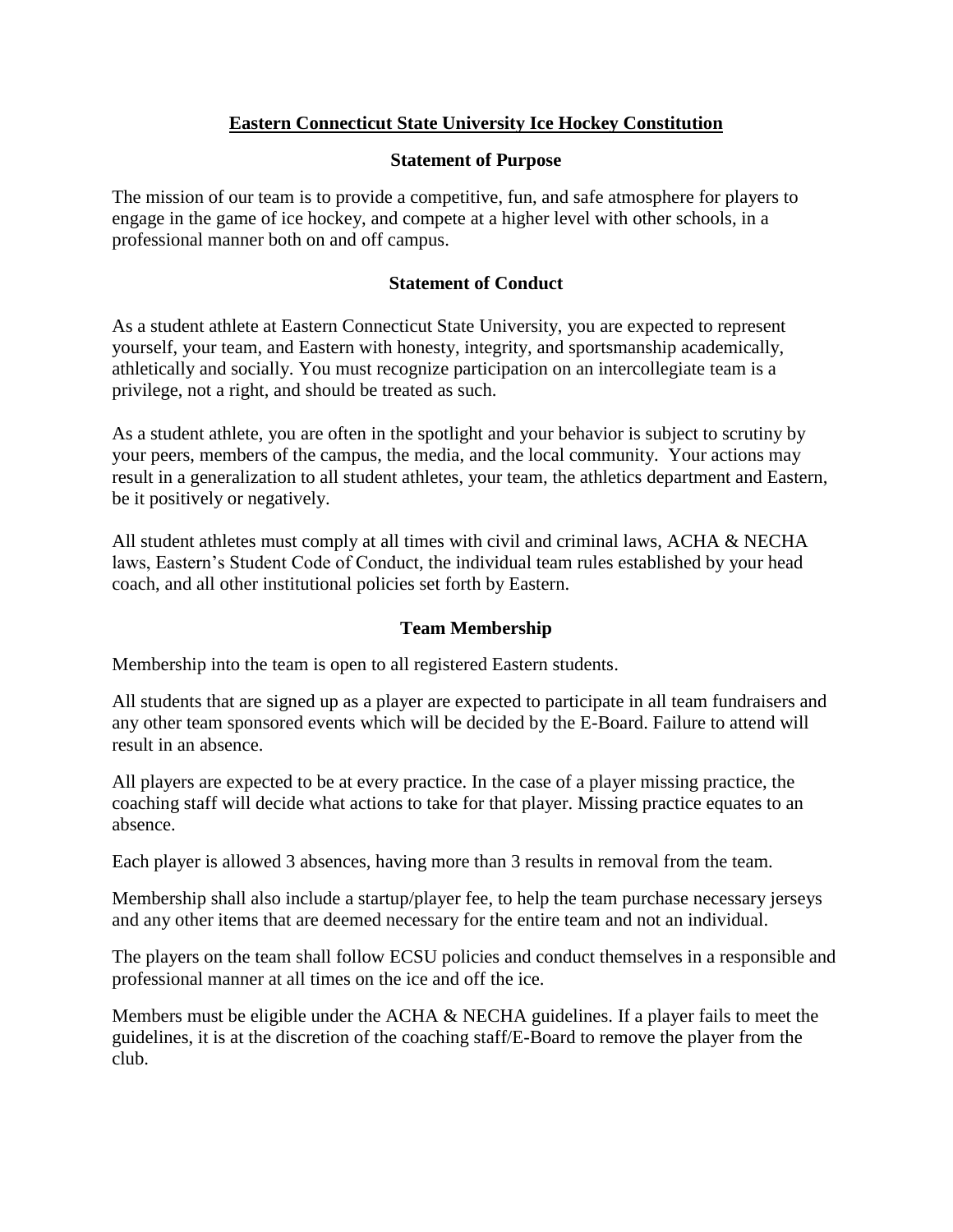### **Meetings**

The club plays 1 season from October to March with around 20 games for the season. More games could be added with consultation by the coaching staff and E-Board.

Practices occur twice a week which are decided by the coaching staff and E-Board. Practices can be added or modified if deemed necessary. Failure to attend practice will result into an absence and count towards the 3 total absent policy.

Attendance at practice is required in order to play on game day unless excused by coaching staff.

Games are scheduled during the weekends and Friday Nights and players must be present at all games unless excused by coaching staff.

If a player misses these requirements, playing time will not be guaranteed and will be up to coaching staff.

## **Executive Board & Team Managers**

### President

- President is appointed by the team via a team vote.
- E-Board member must secure ice time for practice and home games, schedule games, attend all league meetings, and schedule all refs. The coach will help advise.
- Must prepare and attend all meetings and team events.
- have the power to call executive board meetings and all regular and special meetings of the organization
- sign all official papers related to the club (including financial paperwork in the absence of the treasurer or operations manager)
- appoint a temporary secretary to take minutes when the secretary is absent
- act as the spokesperson for the organization

## Vice President

- assist the president with responsibilities as needed
- carry out the duties of the president in the absence of the president
- automatically assume the powers and duties of the President if the President resigns, if the office of President becomes vacant, or if the President is impeached
- coordinate all social functions of the organization
- serve as coordinator of all standing and ad hoc committees

#### Treasurer

- expend funds as authorized by the membership of the organization as indicated in the organization's minutes
- keep an accurate account of all receipts, membership dues, and expenditures of the organization
- complete, sign, and submit all financial paperwork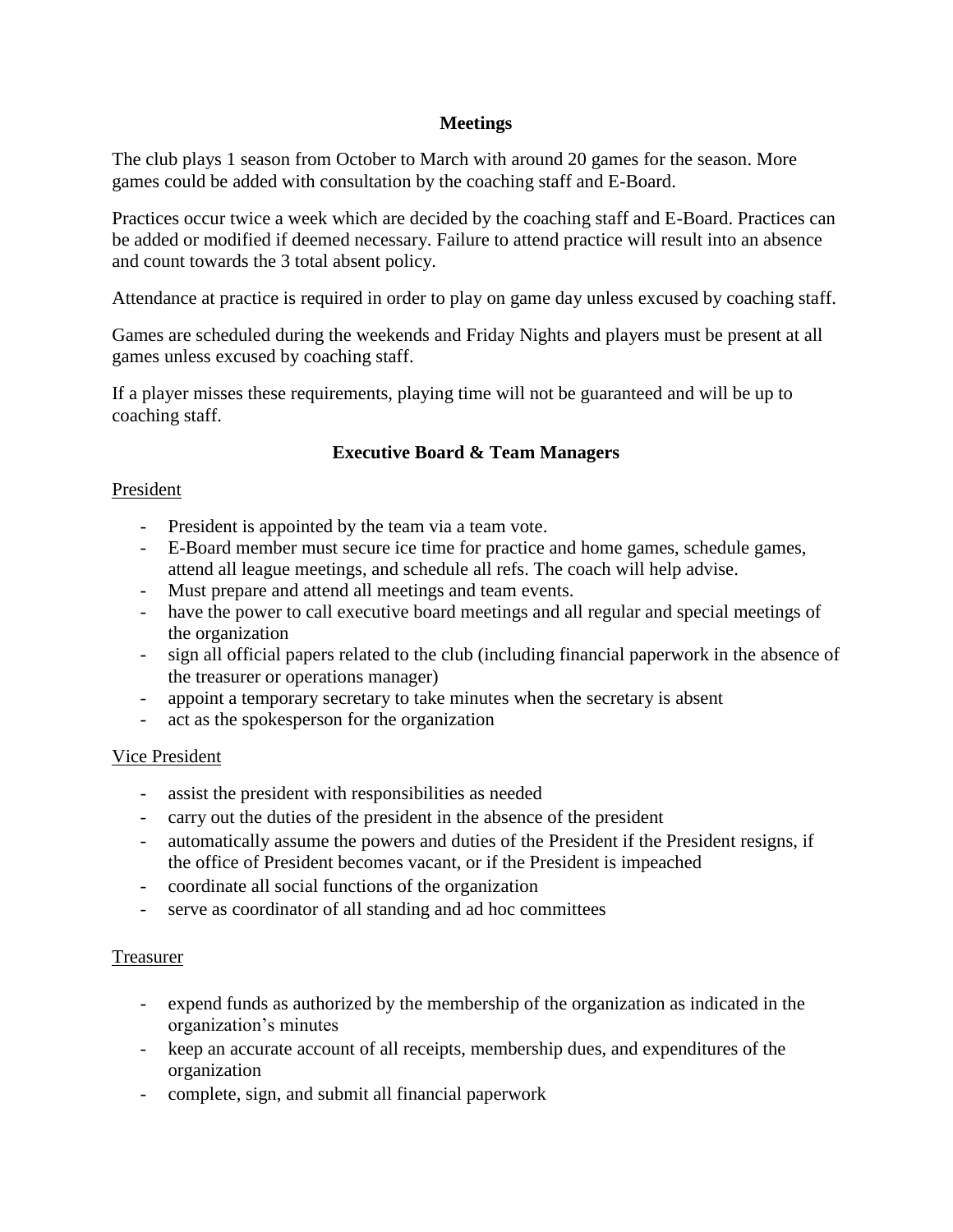- submit a financial report
- keep track of the club's accounts, income, and expenditures
- give a Treasurer statement of balance at every meeting
- request financial assistance from the Student Government Association and Budget and Management Committee if needed
- be responsible for the organization complying with the policies and procedures set forth by the Student Activities office.

#### Secretary

- keep a proper record of all activities of the club, including the minutes of every meeting
- take attendance at all business meetings of the organization
- authenticate by his/her signature all records and documents of the organization
- carry on the official correspondence of the club; which will be signed by the president;
- give 72 hours of notice of all meetings
- distribute minutes within 48 hours of the meeting in accordance with the procedure set by the Student Activities Office.

#### Manager of Hockey Operations (Business Manager)

- Shall be the main contact for ACHA & NECHA.
- Shall be responsible for uploading scores after all home games and notify the league of results.
- Shall assist coaching staff when needed.
- Shall attend all games with team.
- Shall secure fundraising opportunities for the team.
- Manage game day operations such as facilitating all home games, publicizing all home games around campus, use Facebook page to market team, and other various tasks.
- Responsible for production of game day programs
- Shall be responsible for chartering buses for all away games.
- Shall be the liaison between the team and Student Activities Office.
- Shall collect all dues and fundraising monies.
- Shall supervise and delegate tasks to team managers.
- Position can be held by anyone on the team or ECSU student.

#### Team Managers

- The team or E-Board should be responsible for attaining team managers before every season.
- Team should have ideally 3-4 managers per season.
- Managers must be present at all home games; if they are not present, game could result in cancellation.
- A 1 week notice must be presented if a manager cannot make it to a game to the E-Board and coaching staff
- Team must have at least 2 managers for away games.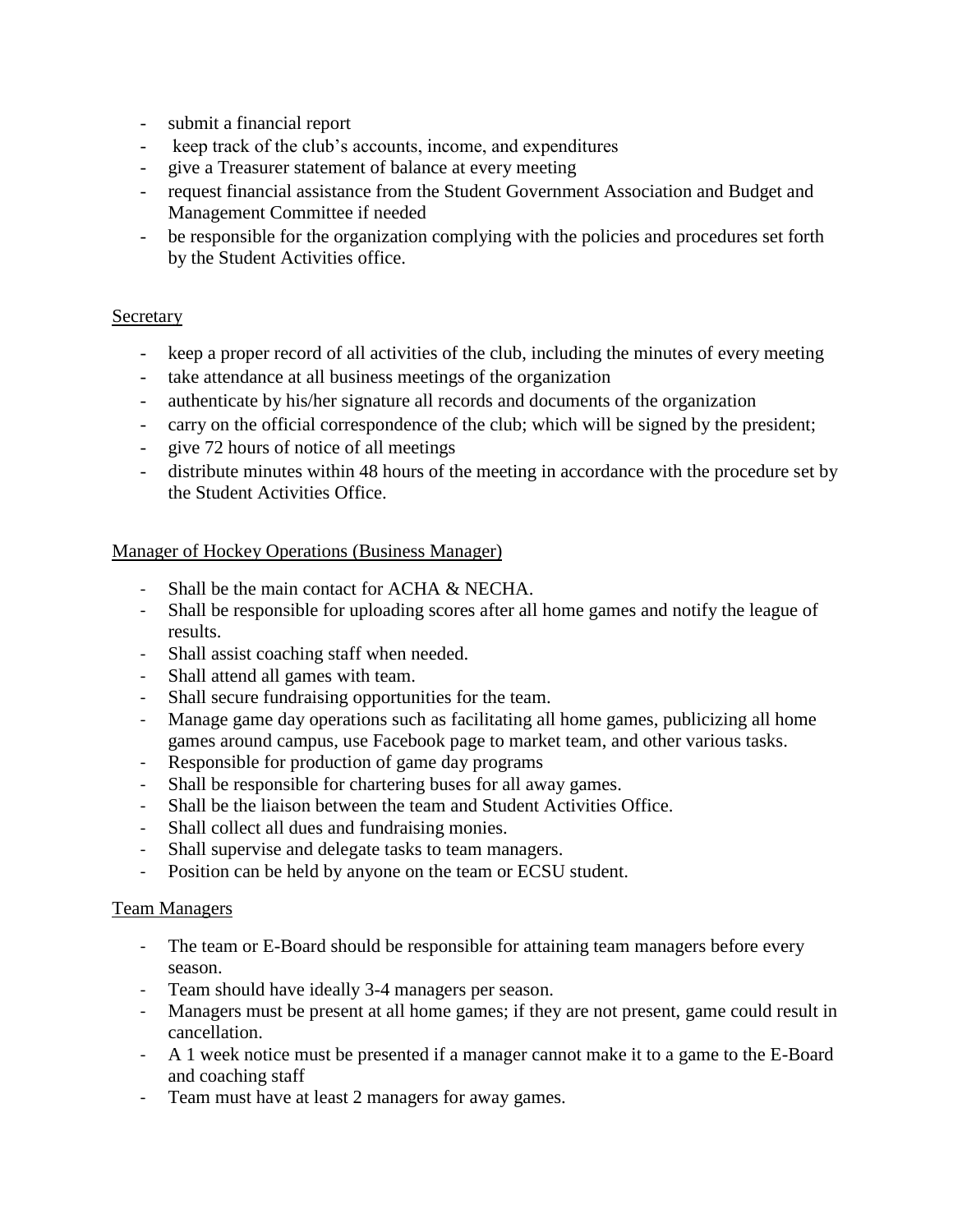- Managers duties are to run scoreboard, manage score sheet, keep track of shots, run music for the game, run the front gate for game donations, fill water bottles, and other tasks appointed by the coaching staff.

\*All members of the E-Board may assist any other members in their duties; captains can also assist in any paperwork, or other tasks done by the E-Board.

# **Captains**

## Captain

- Captain is appointed by the coaching staff on the basis of team leadership.
- Captain can/may preside over all E-Board meetings, but is not required to.
- E-Board member does not need to be a captain or assistant captain, but can be. Anyone who is able to meet the commitments as an E-Board member can be a member of the E-Board with voting approval.
- Serves until retirement, resignation, or removal. Captains are appointed every year.
- On ice communication with officials.
- Captains or E-Board member must secure ice time for practice and home games, schedule games, attend all league meetings, and schedule all refs. The coach will help advise.

# Assistant Captains

- Assistant Captain(s) is appointed by the coaching staff on the basis of team leadership.
- Shall serve as on ice leaders as well as aids to the board members, enforcing tasks given to first year or young players, or giving moral support to teammates.
- On ice communication with officials.
- E-Board member does not need to be a captain or assistant captain, but can be. Anyone who is able to meet the commitments as an E-Board member can be a member of the E-Board with voting approval.

## **Elections**

Elections for the E-Board will be held at the end of the season.

Team members may run in consecutive season or years.

A majority vote of team members is needed to win all offices.

Nomination shall be orally announced and followed by the acceptance of the nomination.

Voting shall be done by secret ballot.

## **Funds**

The club will apply annually to the SGA for yearly fund to cover the cost of equipment, transportation, referees, rink time, and other costs.

The club will supplement SGA funding with the proceeds from its own fundraising.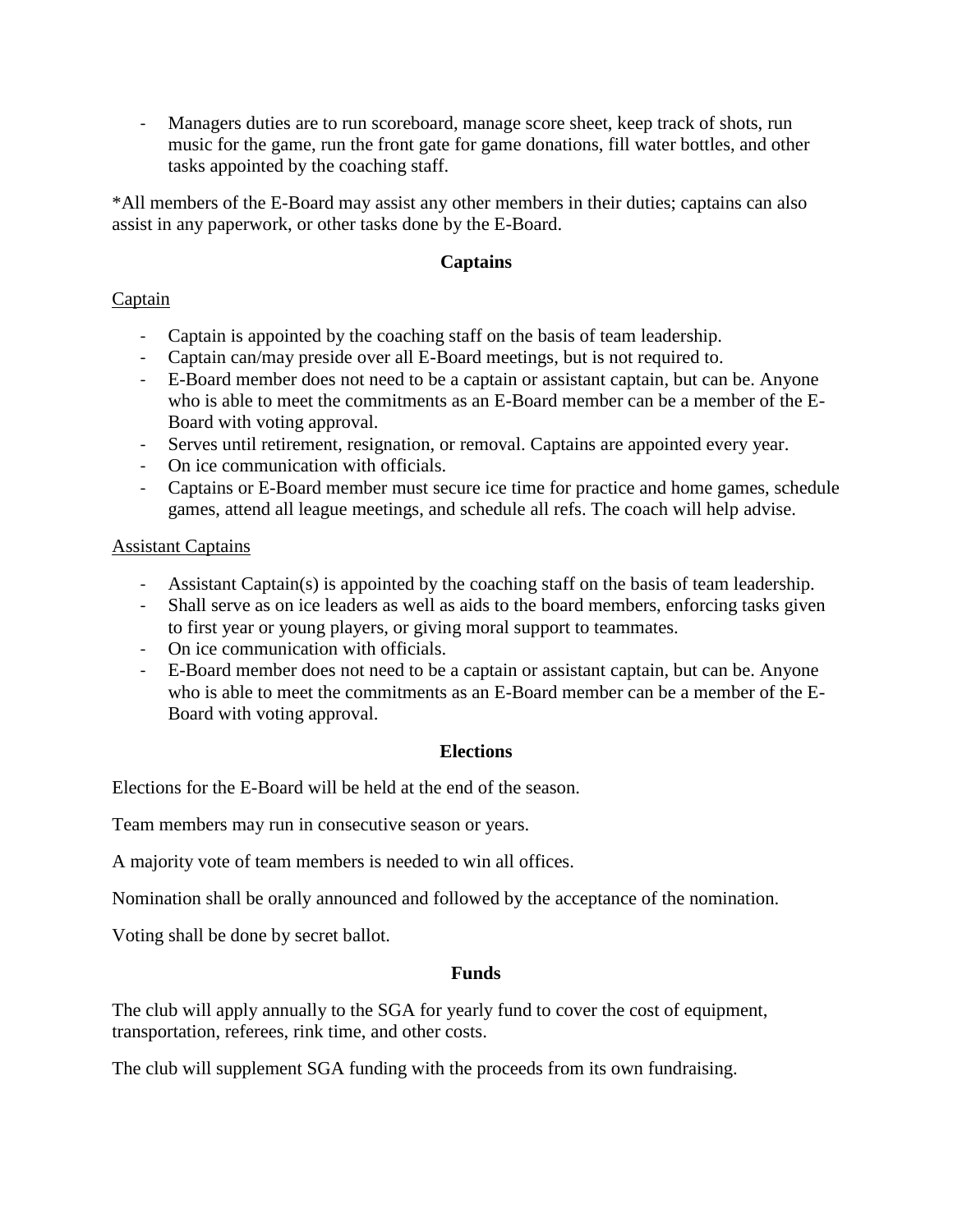### **Equipment/Uniforms**

Each season each player is presented with a game jersey(s), shells, bags, etc. At the end of the season the players is required to return the jersey. If a jersey is lost, stolen, or damaged, the player must pay for a new jersey.

At all games, players must adhere to game day dress code. Dress code is a shirt and tie with dress pants or khakis.

#### **Coach**

Funds for the payment of the coach shall be budgeted by the club sports budget.

The coach shall have played hockey at a high level, and be considered a good teacher, manager, and leader.

The coach must establish a professional working relationship with the team through the captains.

## **NECHA Rules**

## GAME MISCONDUCT & GAME DISQUALIFICATION

Game Misconduct and Game Disqualification penalties have historically caused confusion among participants and the definitions below are to help provide a better understanding of requirements:

a. GAME MISCONDUCT: is defined as a major infraction of the rules in which the referee ejects a participant for the remainder of the game. NCAA rules state that any participant receiving a game misconduct is ejected for remainder of the game only.

NOTE: ACHA Rules requires that any participant receiving three (3)

Game Misconducts must sit out the next scheduled game after receiving the third Game Misconduct penalty.

 b. GAME DISQUALIFICATION: A major infraction of the rules in which the referee ejects a participant for the remainder of the game and the next game on the official Master team schedule. Subject to progression rule (See Rule 6A below).

PROGRESSION RULE: A player or coach that receives a second game disqualification in the same season shall sit out the next two games listed on master schedule. Progressive suspension rule applies hereinafter (ex. third disqualification = three games,etc.). Second-time offenders may be reviewed by the NECHA Rules Committee and/or NECHA Commissioner and may be subject to further discipline, including suspension from NECHA play for the remainder of the season including the NECHA playoffs.

6b. It is the responsibility of the home team to notify the League Office of all game misconduct or disqualification penalties and game results in a timely manner following the event.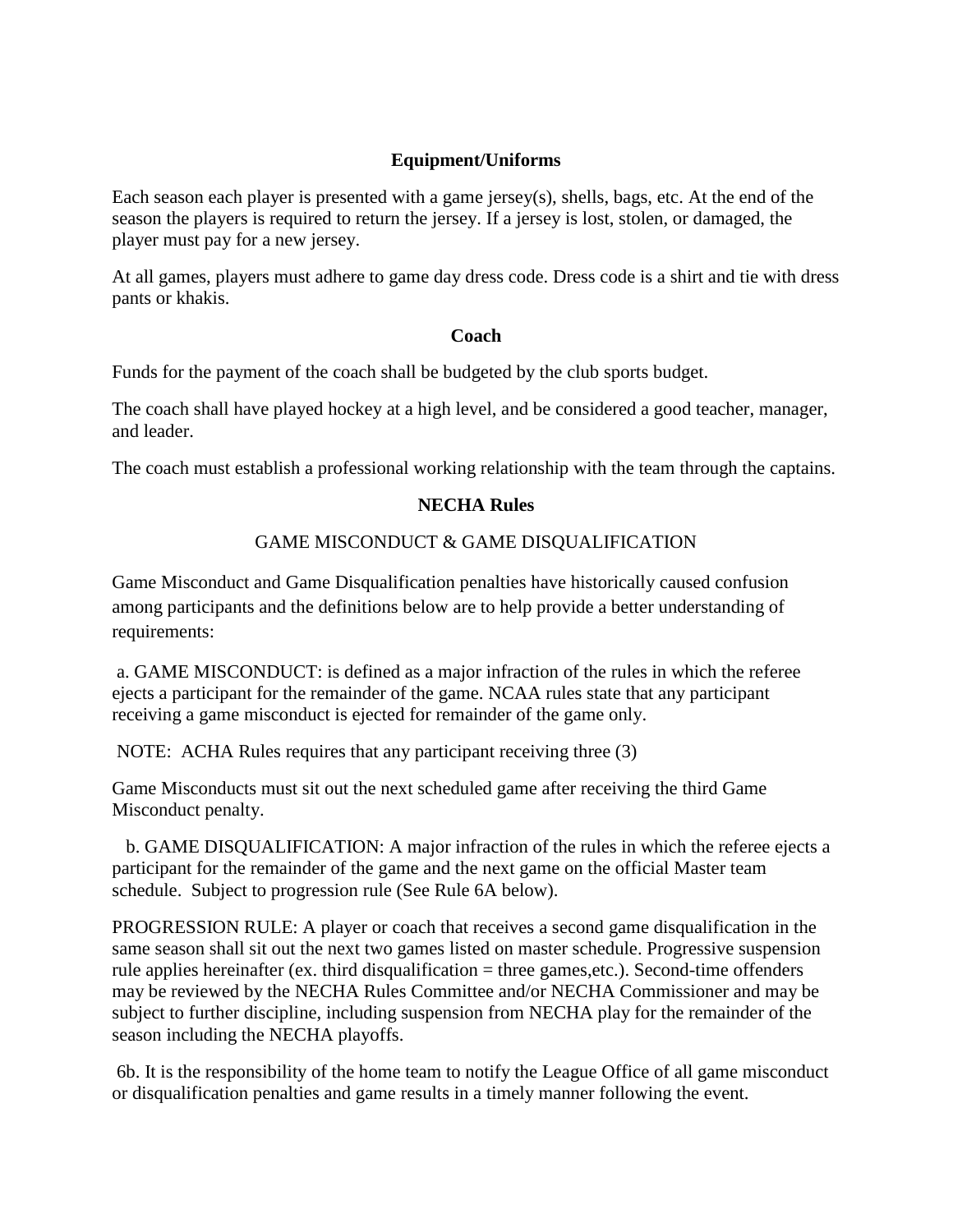6c. The League office will notify the next NECHA opponent on the master schedule and inform them of sanctions. If a player or coach is found participating in a game during suspension further disciplinary action shall be applied including forfeit of game.

## **Ethical Behavior**

As a student athlete, you are expected to exhibit a high level of self responsibility. Honesty, integrity and sportsmanship is what we expect out of every student. Therefore, you are expected to display a high level of personal character, including but not limited to:

### **Academic Honesty**

An essential principle of all educational institutions is academic honesty. As a student at Eastern you will be expected to adhere to that principle. No form of cheating, plagiarism or acts of dishonesty on your part will be tolerated. Violations of this policy are considered very serious matters and are handled through the Office of Judicial Affairs. More information can be found within the Code of Conduct in the University Student Handbook on-line at **[http://www.easternct.edu/ecsu/docs/stuhandbk.pdf.](http://www.easternct.edu/ecsu/docs/stuhandbk.pdf)**

### **Integrity**

Personal integrity carries with it the ability to discern right from wrong and to make positive decisions related to your behavior. As a student athlete you should understand that there are consequences to both your actions and inaction (for example, when you fail to take action to protect the health and safety of a teammate). Purposely withholding information, lying (to protect yourself and/or a teammate), and/or trying to prevent the truth from being heard will be considered a serious breach of ethical behavior.

#### **Social Media**

Eastern Connecticut State University recognizes the use of social media as a viable means of communication and every individual's Constitutional right to free speech. Before participating in any online community, be aware anything you post (words, photos, images, etc.) is available for anyone to see, including prospective student athletes, parents, university personnel, prospective employers and media/press outlets.

You should also be aware material posted on-line is subject to review by the athletic administration and coaches. Anything you post in your online communities which is a violation of this code of conduct, team rules or Eastern's Student Code of Conduct is subject to disciplinary procedures. You will be held accountable for the content on your site, even if posted by another individual. Please note that any form of cyber-bullying, whereby you harass another individual through electronic means, will not be tolerated and also subject to inquiry and potential consequences.

You should always be mindful of your personal safety and the safety of your teammates and fellow student athletes. Therefore it is important to not post online any information that pertains to your team itineraries, practice schedule and/or planned recreational activities on any of your social media sites. Furthermore, personal information such as emails, cell numbers, and addresses should not be disclosed for public knowledge.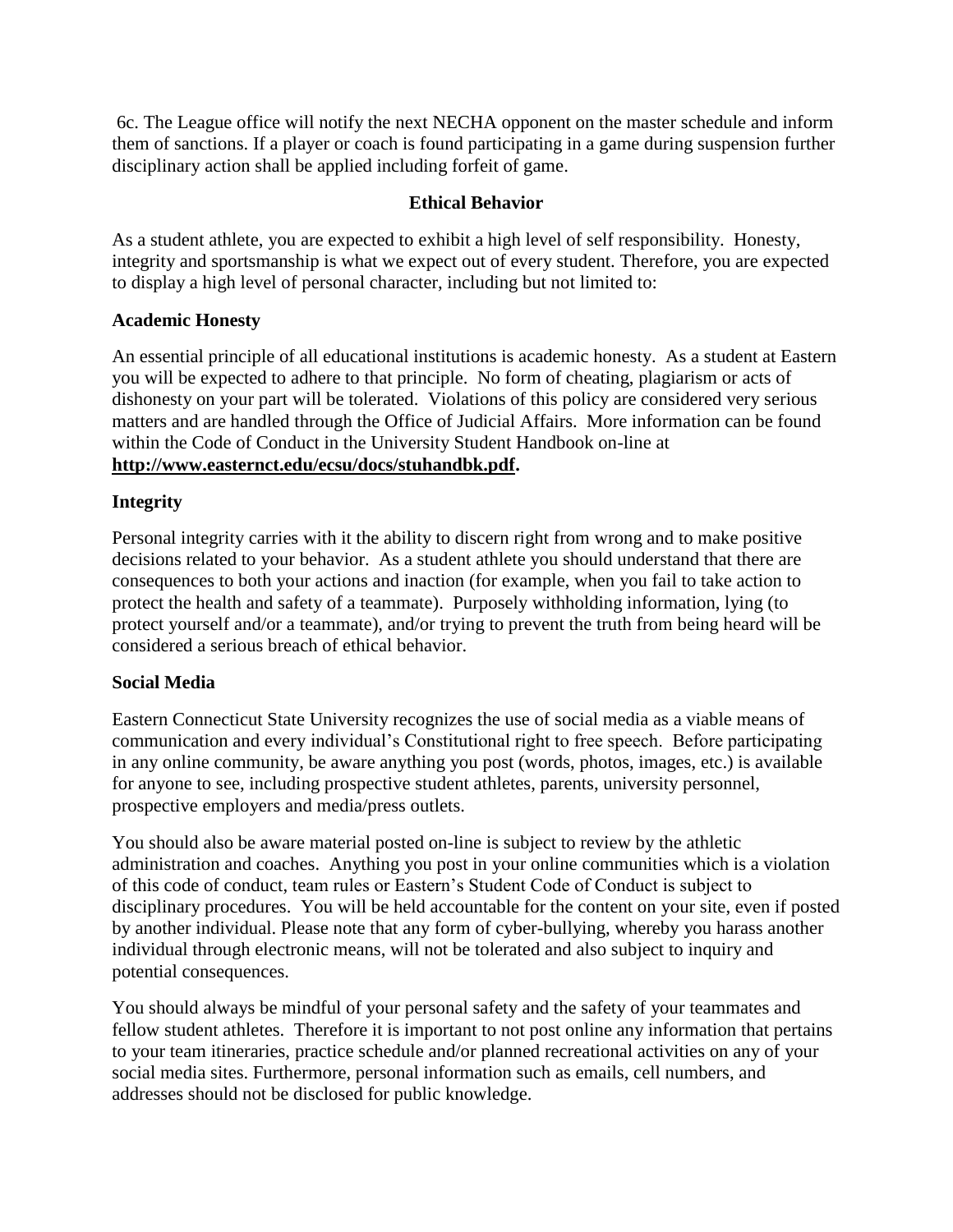### **Media/Press**

As a student athlete, you may be requested to speak with media outlets such as newspaper reporters, radio personalities, or others. Please remember at all times that when you speak on such occasions that you are doing so as a representative of Eastern Connecticut and the athletics department. You are encouraged to seek the assistance of your coaches and department personnel for learning more about methods of successful communication.

### **\*Failure to comply with the statements listed above may result in:**

### **First Offense: Warning**

**Second Offense: Game(s) Suspension**

#### **Third Offense: Removal from team**

### **Ratification/Amendment**

Amendments must also be passed by 2/3 votes.

All changes to the Constitution must be approved by SGA Budget & Management Committee.